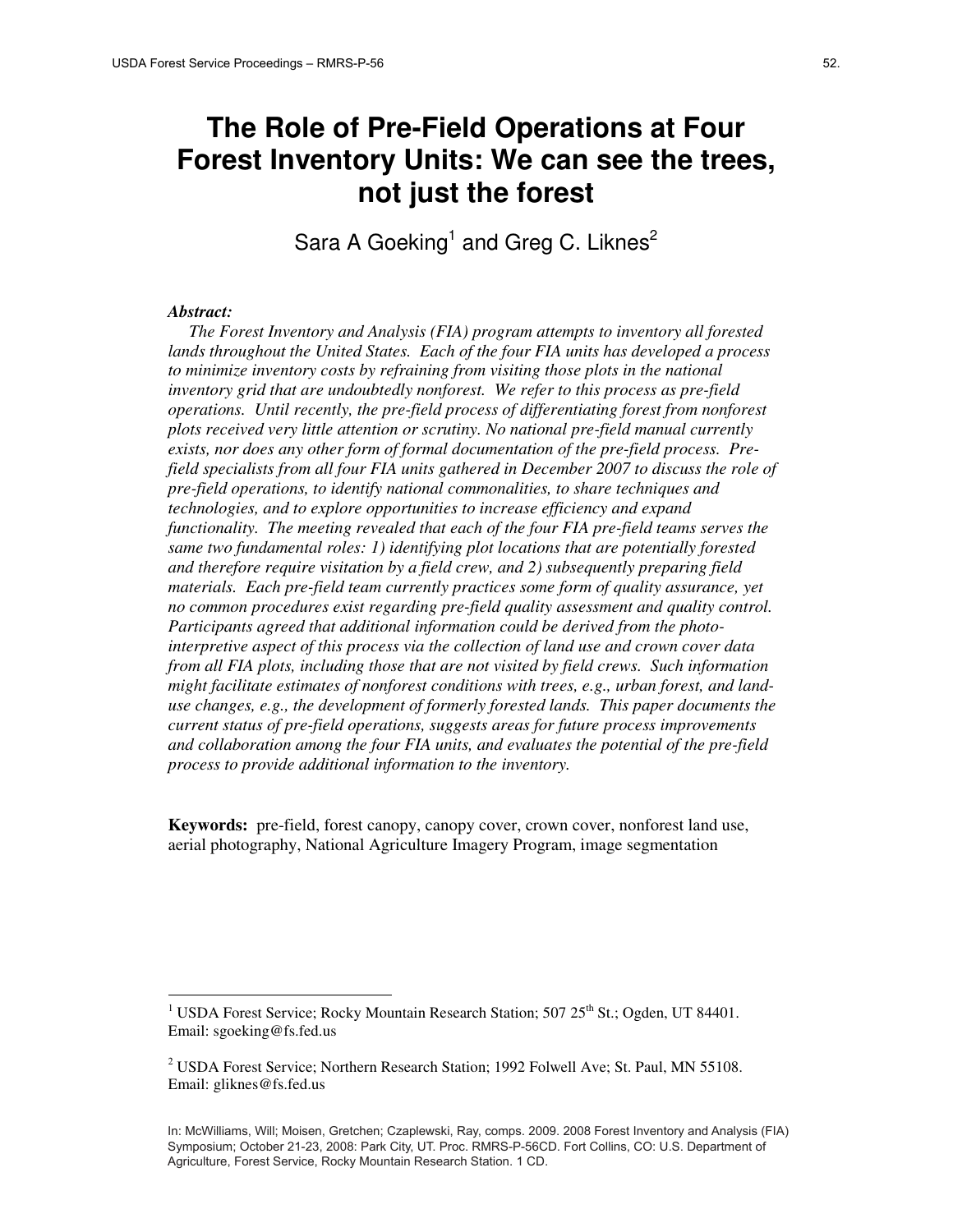### **Introduction**

 The Forest Inventory and Analysis (FIA) program attempts to inventory all forested lands throughout the United States. The national FIA sampling grid includes a nontrivial proportion of nonforest plots, so a major means of increasing the program's efficiency has been to minimize unnecessary field visits to nonforest plots. Each of the four FIA units has developed a process to reduce inventory costs by refraining from visiting plots that are undoubtedly nonforest (Reams et al. 2005). We refer to these processes as pre-field operations.

 Pre-field specialists distinguish potentially forested plots from plots that are undoubtedly nonforest by examining aerial photographs, maps, and previous inventory data, if any exist. They observe individual trees, patches of trees, and entire forest areas as they examine each plot, and their interpretation focuses on whether each plot meets the FIA definition of forest. Therefore, the pre-field process involves evaluating the land use and tree cover of every plot in the national FIA grid. Plots that are deemed to be nonforest by pre-field specialists are then omitted from the field inventory.

 Two aspects of this process are particularly remarkable. First, pre-field operations have the ability to affect estimates of total forest area by constraining the sample of potentially forested plots. For this reason, the pre-field process should be examined for consistency, repeatability, and efficiency. Currently no national pre-field manual exists, nor does any other formal documentation or consistent quality assurance of pre-field protocols. Second, pre-field specialists are in a unique position to quantify and document variables pertaining to land use and tree cover at all FIA plots, including nonforest plots that are not visited by field crews.

 Thus, pre-field operations not only have a major impact on the overall forest inventory, but as Reams et al. (2005) suggested, they may also be currently underutilized. The purpose of this paper is to document the current state of FIA prefield operations nationwide, and to suggest potential process improvements that increase efficiency while also providing additional information for the inventory.

### **The Current Status of Pre-field Operations**

 Pre-field specialists from each of the four FIA units (Interior West, Northern Research Station, Pacific Northwest, and Southern Research Station, hereafter referred to as IW, NRS, PNW, and SRS, respectively) met in Salt Lake City on December 4-5, 2007, to discuss the current state of pre-field operations. The objectives of this meeting were to discuss the role of pre-field operations, identify national commonalities, share techniques and technologies, and explore opportunities to increase efficiency and expand functionality. Participants in this meeting ascertained that pre-field operations are remarkably similar at each of the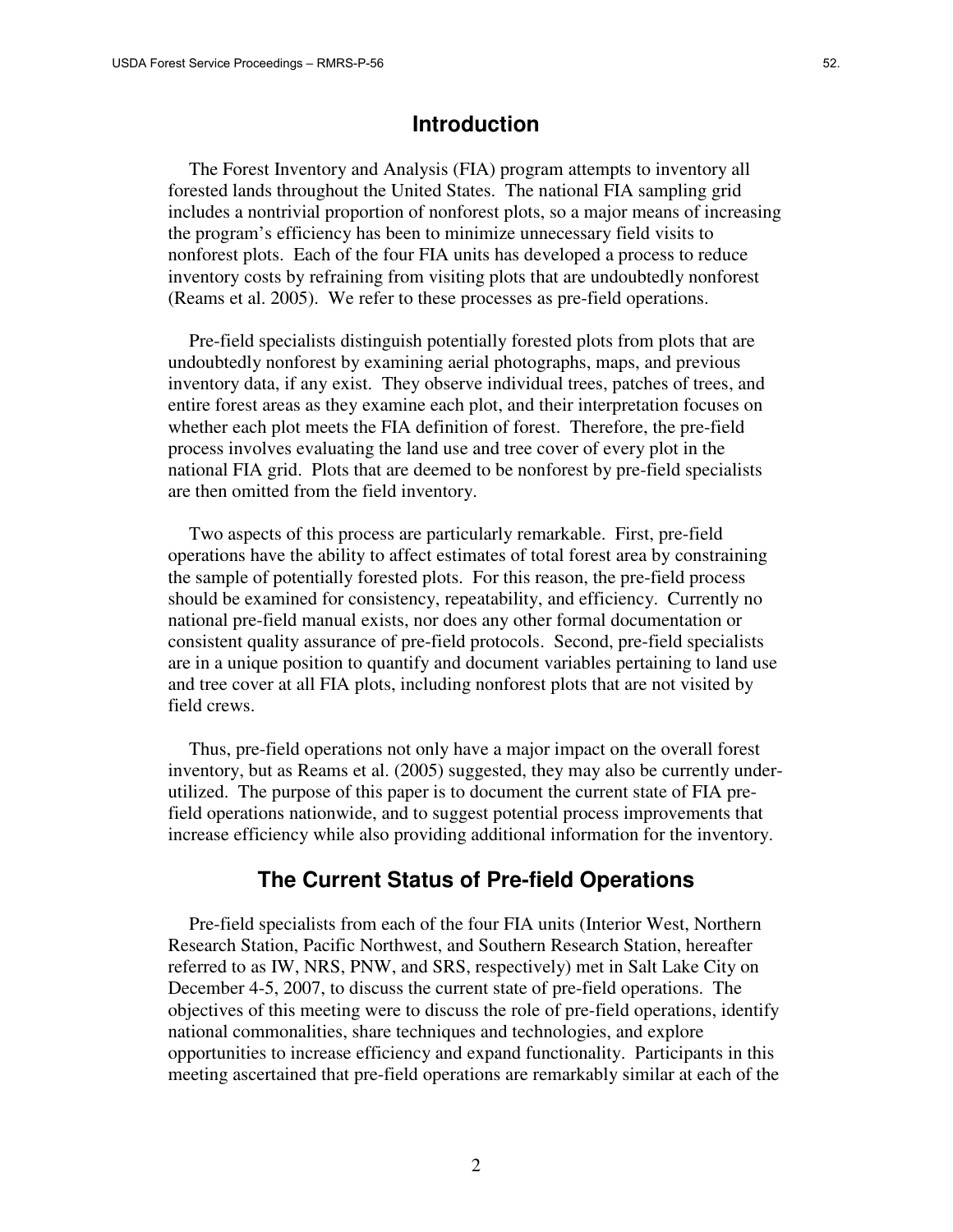four FIA units, and they were thus able to summarize the status of pre-field nationwide.

Pre-field operations at all four FIA units encompass two basic functions. First is identification of plot locations that are potentially forested and therefore require visitation by a field crew. The second function is preparation of field materials such as old and new data sheets, and maps and imagery for documentation and navigational purposes.

 The basic decision rule for distinguishing potentially forested plots from nonforest plots is the same at all units. If there is any evidence that a plot might meet the FIA definition of forest, it is scheduled for field visitation. The difficulties of identifying "field visit" plots vary due to some units being several cycles into the inventory, and some being in their first cycle. NRS and SRS have previous inventory data to inform their interpretation of aerial imagery, whereas IW and PNW are trying to determine whether a plot that has never been visited might be forested. The portion of the entire sample grid that is scheduled for sampling in any given year is referred to as that year's panel (Bechtold and Patterson 2005, Reams et al. 2005).

 Digital imagery provides the basis for classification of each panel's plots into visit and non-visit plots, where non-visit plots are then assumed to be synonymous with nonforest. After the December 2007 meeting, all units began using the Image Server provided by the Remote Sensing Applications Center, except in states where National Agriculture Imagery Program (NAIP) imagery was recently made available and was not yet updated in the Image Server. Prefield specialists in Alaska are at a distinct disadvantage due to the spatially and temporally variable availability of high-quality aerial imagery in that state.

 Most of the developmental effort for the pre-field process has been directed at the development of technological tools and file structures to support pre-field operations. All units have a user interface that is linked to aerial imagery and previous inventory data (where it exists), and is also used for pre-field data entry. These tools and file structures are parallel in function but different in practice. Each interface was built with a different programming language and uses a different database structure. Therefore, the effort required to develop graphical user interfaces and pre-field database has been replicated at each of the four FIA units.

 All units include, or are about to implement, quality assurance programs as part of the pre-field process. Some units assess repeatability of visit/non-visit determinations based on aerial imagery, while others assess the accuracy of equating non-visits with nonforest, i.e., "non-visit" plots are field-visited and checked to make sure they are nonforest. The quality assurance processes at SRS, NRS, and PNW assess the repeatability of visit/non-visit determinations. SRS and NRS also field-verify a portion of both visit and non-visit plots. PNW plans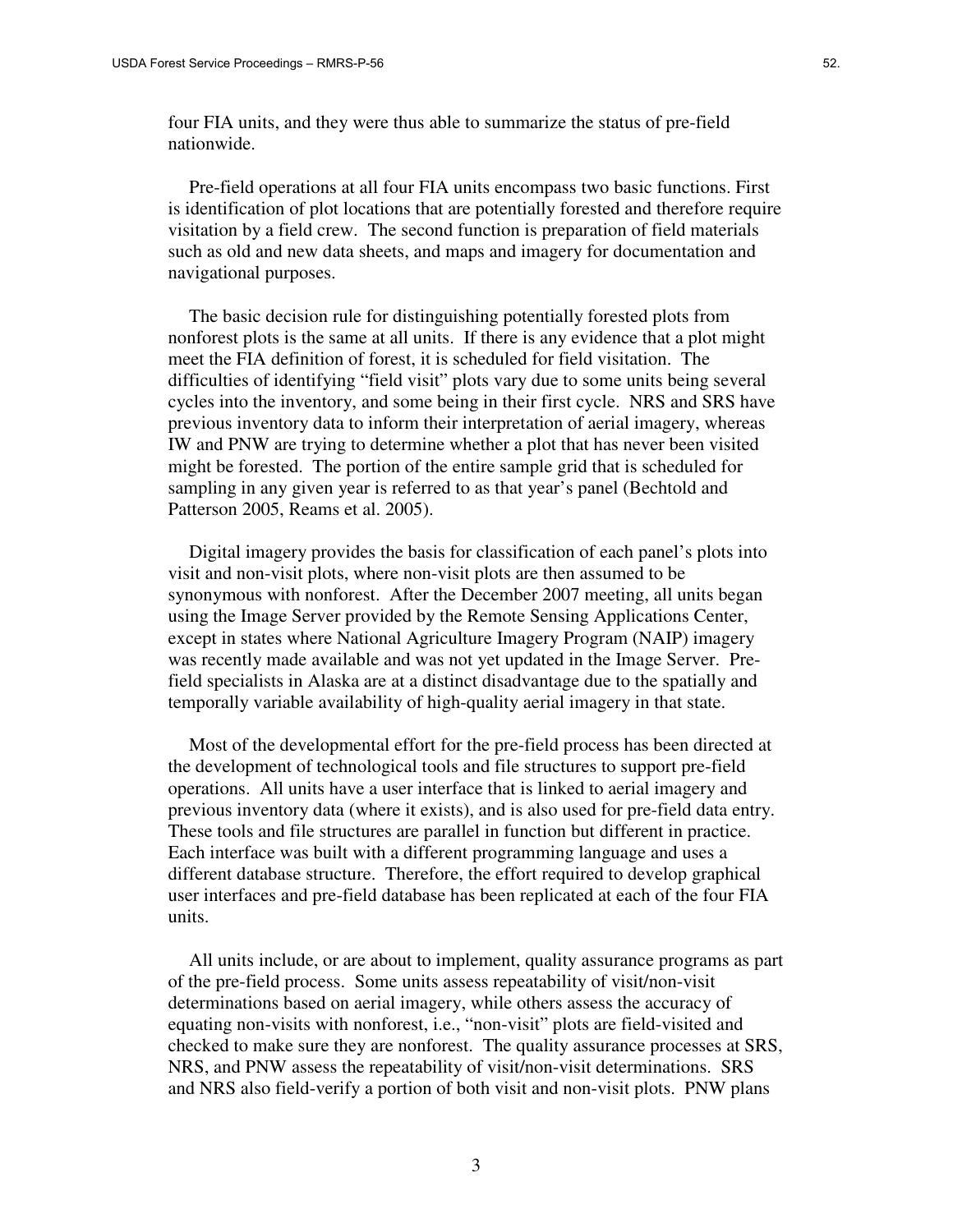to begin field verification in the upcoming season, and IW plans to implement a quality assurance process that assesses the repeatability of visit/non-visit determinations and field-verifies a portion of both visit and non-visit plots.

 Each pre-field team assembles some type of plot packet (or jacket, folder, etc.) for use by field crews. The packets may contain imagery (stereo photo pairs or printed digital imagery), travel maps, and field reference sheets. Much of this work is done manually by pre-field specialists and field staff.

## **Recommendations for Future Collaboration and Process Improvement**

 Participants at the December 2007 meeting developed a list of three major areas for improvement and collaboration: development of pre-field user interface tools, automated preparation of field materials, and standardization of the quality assurance process. The first two areas would involve collaboration among specialized programmers and database managers, or creating a pre-field programming group. The third area would require initiating a focused quality assurance protocol that could evaluate the repeatability of visit/non-visit determinations, evaluate the uncertainty associated with these determinations, and include documentation of the pre-field process.

#### **User interface tools**

 The development of pre-field user interfaces requires specific programming expertise. Each unit currently uses its own user interface, yet the basic requirements of each pre-field team are very similar. As FIA migrates to new databases and data centers, old tools will likely become obsolete. The development of a template, which could then be adapted to each unit's specific requirements, would make more efficient use of programmers' resources.

 The ideal interface for pre-field operations would include the following characteristics: (1) it would permit on-screen inspection of each plot, including links to georeferenced aerial imagery, maps and other ancillary spatial data, and previous inventory data, (2) the link to aerial imagery and spatial data must be flexible enough to integrate new data sources as they become available, (3) the interface would also permit pre-field data entry and connect directly to the relevant data tables, and (4) data entry portions of the interface must also be sufficiently flexible to incorporate each unit's regional pre-field variables, e.g., in IW, distance from a maintained road to the plot center.

#### **Automated preparation of field materials**

 The pre-field function of preparing field materials could be made much more efficient by automating some of the basic tasks. Field materials include new data forms (referred to as plot sheets, reference sheets, drawsheets, etc., at different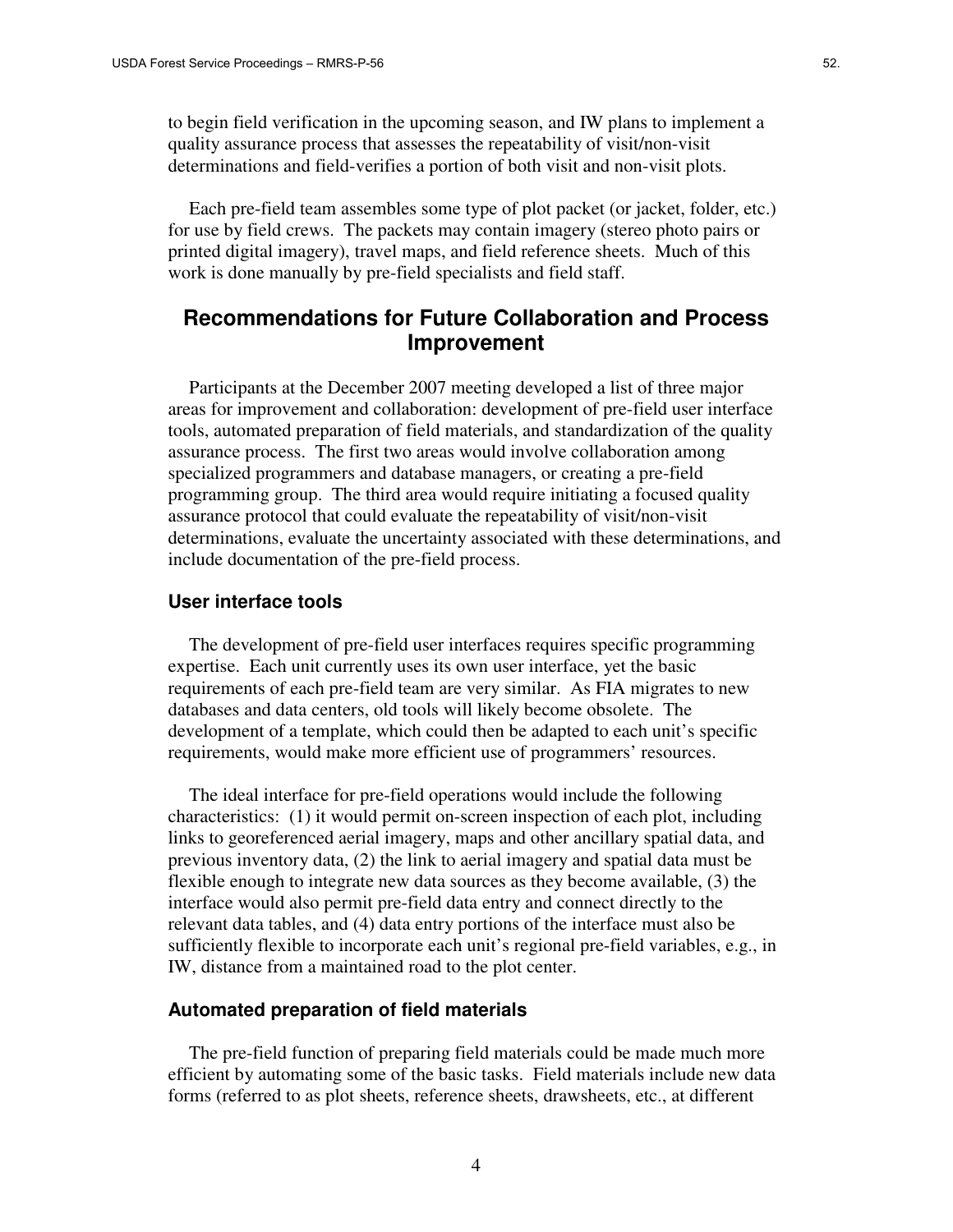units); previous inventory data forms; printed imagery and/or aerial photographs; and topographic maps. Streamlining this process could be accomplished by developing programs or scripts that generate printable maps including topographic maps and imagery, and also retrieve scanned and archived versions of previous inventory data. The ideal tool would print these materials, along with new field data sheets, as one bundle per plot.

 The ideal tool proposed here could eventually lead to the creation of virtual plot packets, which would not only streamline the pre-field process but would also enable remote access by field crews anywhere. This ideal field preparation tool would require that previous inventory data be available digitally, and that old field data sheets exist as scanned, digital copies. Most FIA units have already scanned, or are in the process of scanning, their previous inventory data sheets. However, distribution of virtual plot packets to remote duty stations could be constrained by the availability of hardware and intranet connections.

 Since the December 2007 meeting, Doug Shipley of SRS has developed a prototype tool that addresses one function of our hypothetical ideal tool. This tool relies on attributes of a point shape file to designate the plots of interest, and then produces print imagery using either NAIP imagery or the RSAC Image Server (Doug Shipley, pers. comm.). At least two FIA pre-field teams are currently using this tool to prepare imagery for inclusion in field packets.

#### **Quality assurance**

 Due to the potential impact of visit/non-visit determinations on the overall forest inventory, it is important to know whether those determinations are both accurate and repeatable. An effective quality assurance program would include both quality control to evaluate the repeatability of visit/non-visit determinations, and quality assurance to evaluate the uncertainty associated with these determinations. It would also include documentation of the pre-field process, and why a particular plot was, or was not, sent to the field.

 A quality control program would involve setting standards and processes to control the data acquisition process. This would include standards for training of pre-field specialists, as well as hot and/or cold checks to evaluate the need for more training. Hot and cold checks involve making a determination with a priori knowledge of the initial determination. There are two possible types of pre-field hot or cold checks: 1) a field visit to determine whether the pre-field determination was correct, and 2) a comparison of the determination made by a pre-field expert using the same imagery and materials the original specialist used. This type of quality control is similar to the method that is currently used for quality control in the field.

 A quality assessment program would assess whether the error in pre-field visit/non-visit determinations is within a range of acceptable errors. The smaller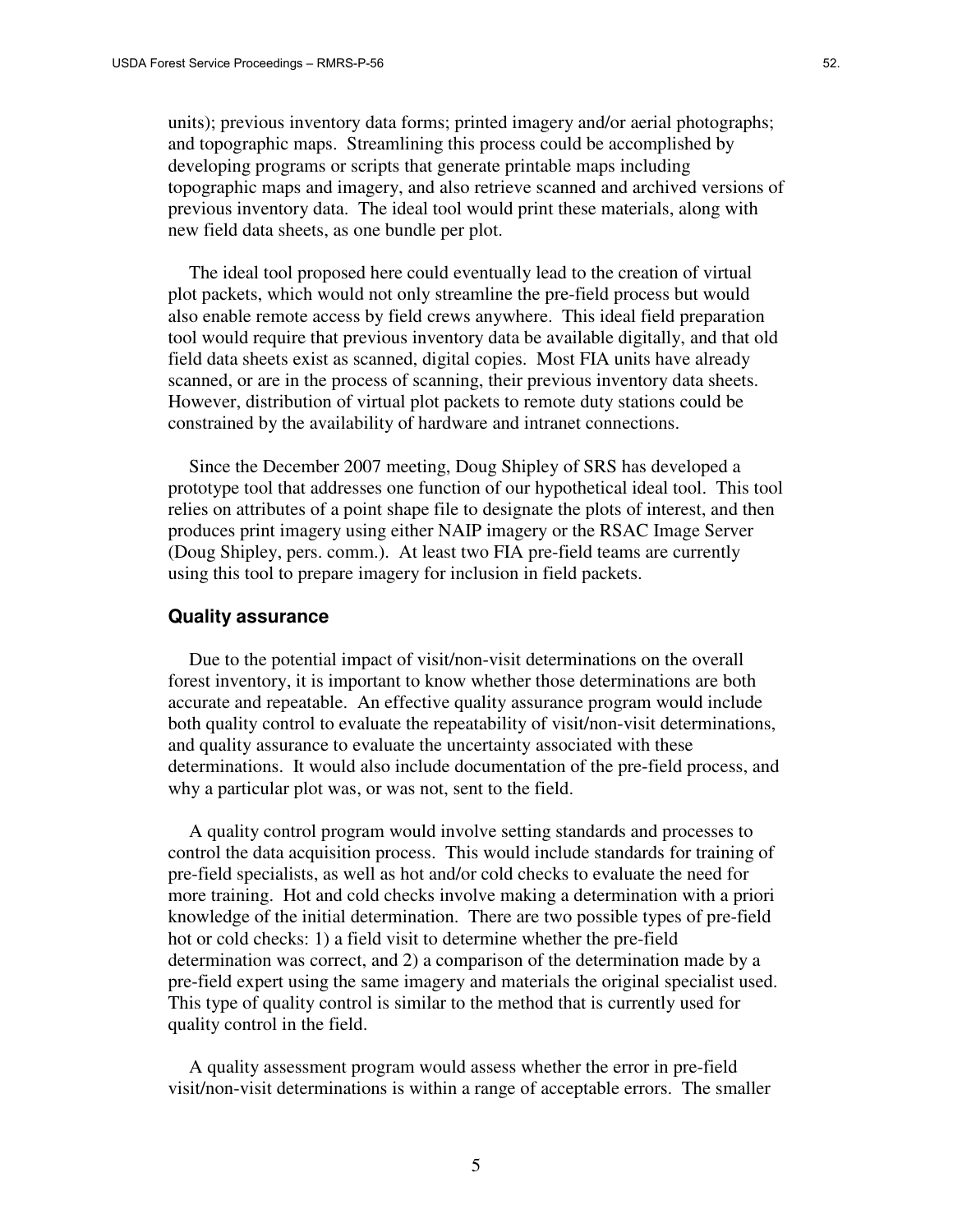the acceptable error rate is, the larger the sample of plots must be in order to be confident that the actual error rate is below the acceptable error. This process would be similar to the blind checks performed in the field, where repeatability is assessed using a large number of blind checks that compare two sets of independent observations. In the case of pre-field quality assurance, the blind checks could be based on two remote, image-based determinations, or on a field visit as compared to a pre-field determination.

 Another aspect of quality assurance is documentation of the overall process. At the December 2007 meeting, all participants agreed that the pre-field process should include documentation of the data and source of the imagery that was used to exclude nonforest plots from the field inventory. Documentation should include enough information to indicate why each plot was designated as either a visit or non-visit plot.

 **Region-Specific Quality Issues:** It is clear that although pre-field operations are similar at the four FIA units, unique challenges exist at each unit. Three of these issues are briefly summarized here: GPS coordinate quality, ownership data quality, and packet tracking and accountability.

 Most plots within NRS and SRS have been visited multiple times due to the shorter five-year inventory cycle in those regions (Reams et al. 2005). As a result, pre-field specialists at those two units exert substantial effort examining multiple sets of GPS coordinates to identify the one that appears to be the most accurate. Their main objective is to provide field crews with the most accurate coordinates possible to enable easier re-location of the plot center. In addition, accurate plot coordinates enable better linkages between plots and other geospatial datasets. This is not yet a problem at IW or PNW because they are still in their first inventory cycle in most states.

 The issue of plot ownership is somewhat problematic for IW and PNW, where permission-to-access requests are sent to private landowners and public land management agencies prior to the field season. Thus it is critical to identify plot ownership during preparation of field materials. Map servers are available online for some counties, but where they are not available field crews must visit county courthouses to identify the owners of privately owned plots. ALP (the Forest Service's Automated Lands Program) may eventually help resolve issues on national forest lands, but other lands such as BLM and state may still prove problematic and thus require a new process for accurately identifying land ownership. Specific units are examining different protocols of updating plot ownership data prior to field data collection, but no standard protocol exists.

 Within all units, field plot packets tend to travel more widely than nearly any FIA staff member, as the packets are sent from pre-field teams to field supervisors to field crews to quality control crews and back to the office. Therefore, it may be useful to create systems to track plot packet locations and thus maintain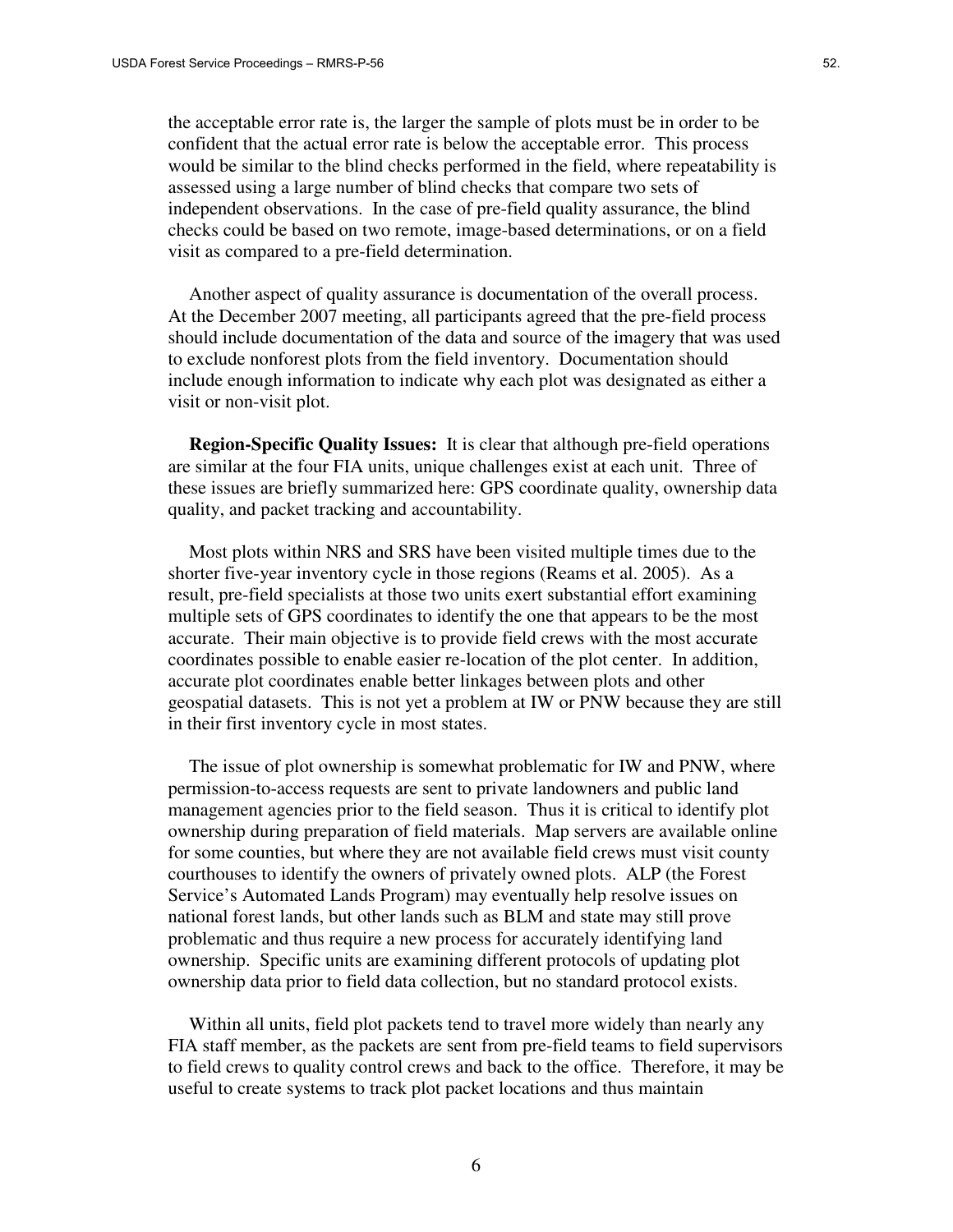accountability for field materials. Currently, SRS has a fairly extensive tracking and accountability system, and IW has a packet database and check-in/out system for office use.

# **Expanding the Utility of Pre-field Operations**

Pre-field specialists from each unit agreed that additional information could be derived from the photo-interpretive aspect of making forest/nonforest determinations. Specifically, they were confident that it is possible to document crown cover and land use at all FIA plots; they just need a formal protocol to guide the process. The pre-field process involves assessing whether each plot meets the current FIA definition of forest, which is defined as land that is  $\geq 10\%$ stocked by forest trees of any size (or  $\geq$ 5% cover in IW), or land formerly having such cover, and is not currently developed for a nonforest land use (USDA 2007). Thus, the process involves making judgments about the land use and tree cover of each plot, but documentation of these variables is not standard protocol.

 Although nonforest land use is not part of the national protocol, all units currently record a land use code for nonforest plots as part of the pre-field process. Pre-field observers use the national FIA land use categories and interpret the land use at the plot center.

 Recording land use and crown cover variables would meet several objectives. First, it would document why a plot was, or was not, scheduled for field visitation. Second, it would facilitate categorization of nonforest plots for adjunct vegetation inventories, such as urban forests or rangelands (Figure 1). Third, recording land use would enable tracking of land use changes over time, such as conversion of forest to agriculture or developed areas. Finally, the variables would allow for a flexible future definition of forest. At least within IW, a historically inconsistent definition of "forest land," as well as procedural changes in forest inventory, have



**Figure 1:** The relationship between land use and crown cover. A) The current ability to categorize FIA plots according to land use and crown cover. B) The ability to categorize FIA plots if land use and crown cover are recorded for all FIA plots.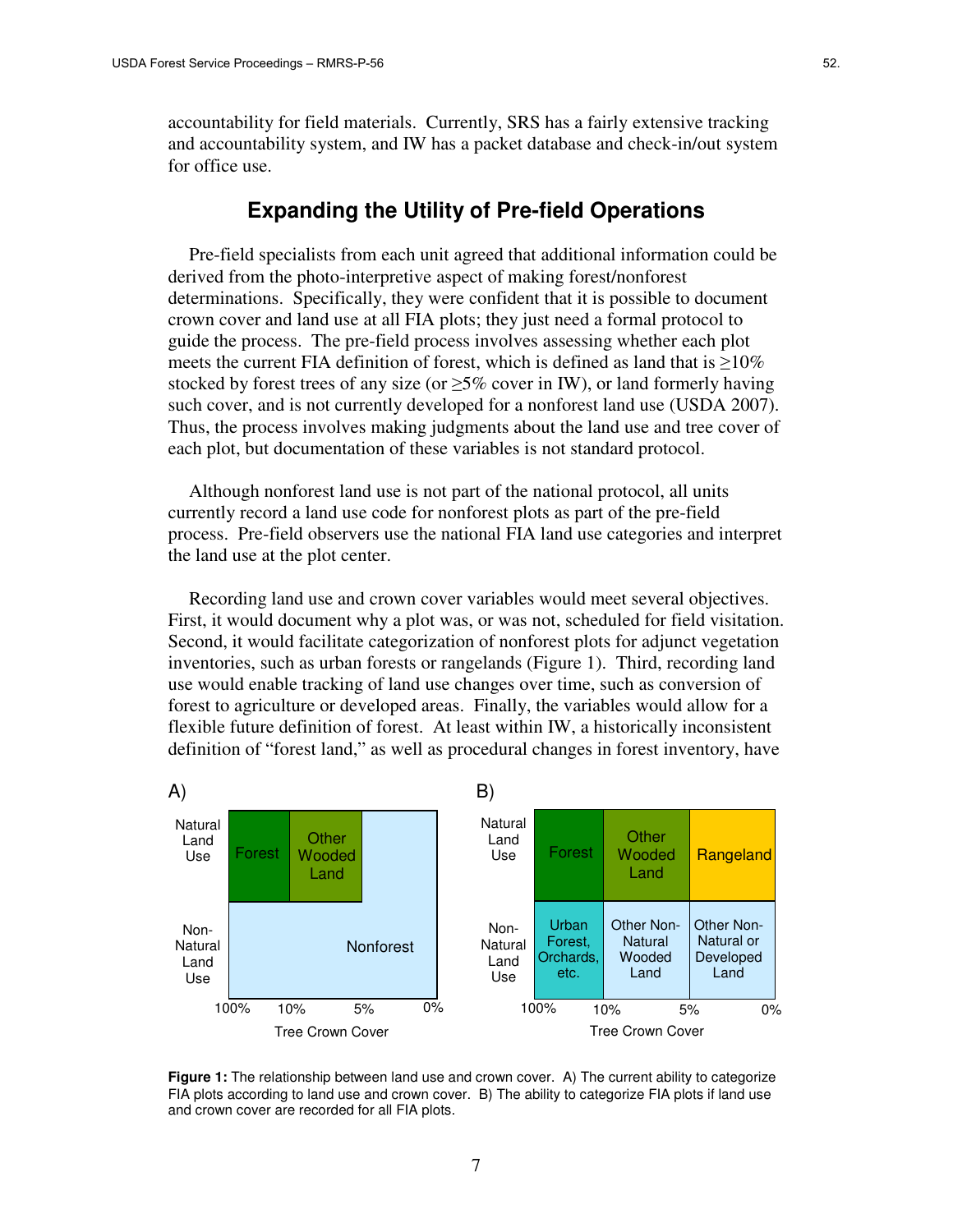led to difficulties in comparing forested area over time. Knowing the history of land use and crown cover at each plot would enable analysis of long-term dynamics as inventory definitions and procedures change.

#### **Methods of remotely estimating crown cover**

 As mentioned above, pre-field specialists at the December 2007 meeting agreed that it is possible to classify the land use and quantify the crown cover of each FIA plot as part of the pre-field process. At this meeting, a few potential methods were discussed, but none was selected as the group agreed that more study was need before selecting a preferred technique.

**The Interior West Pilot Study:** We recently completed a pilot study to identify a method of remotely estimating crown cover that produces accurate, efficient, and repeatable estimates for any given plot. The analysis for this pilot study is in progress (Goeking et al., in prep.) but preliminary results are presented here.

 The Interior West (IW) FIA area was selected for the pilot study because crown cover is a regional field variable in IW. This variable provided us with ground-truth data against which we could compare various methods for remotely estimating crown cover.

 We compared three methods of remotely estimating crown cover: ocular estimates, dot-count samples, and image segmentation. These three methods were applied at 100 plots that were sampled from the population of all single-condition plots that were visited in five IW-FIA states (Arizona, Colorado, Idaho, Montana, and Utah) during the 2007 field season. Each method of estimating cover was applied to the area inside a 1-acre circle around the plot location center. All estimates were based on 1-m resolution NAIP imagery.

 Ocular estimates were made by three observers aided by a visual crown coverage scale. Dot counts consisted of 50 random points within each plot's 1 acre sample circle, with a minimum distance of 2 m between points (Figure 2). Image segmentation was accomplished using the Feature Analyst tool provided by the Forest Service's Remote Sensing Applications Center (Figure 3).



**Figure 2:** Examples of three plots showing the distribution of dots used for dot counts.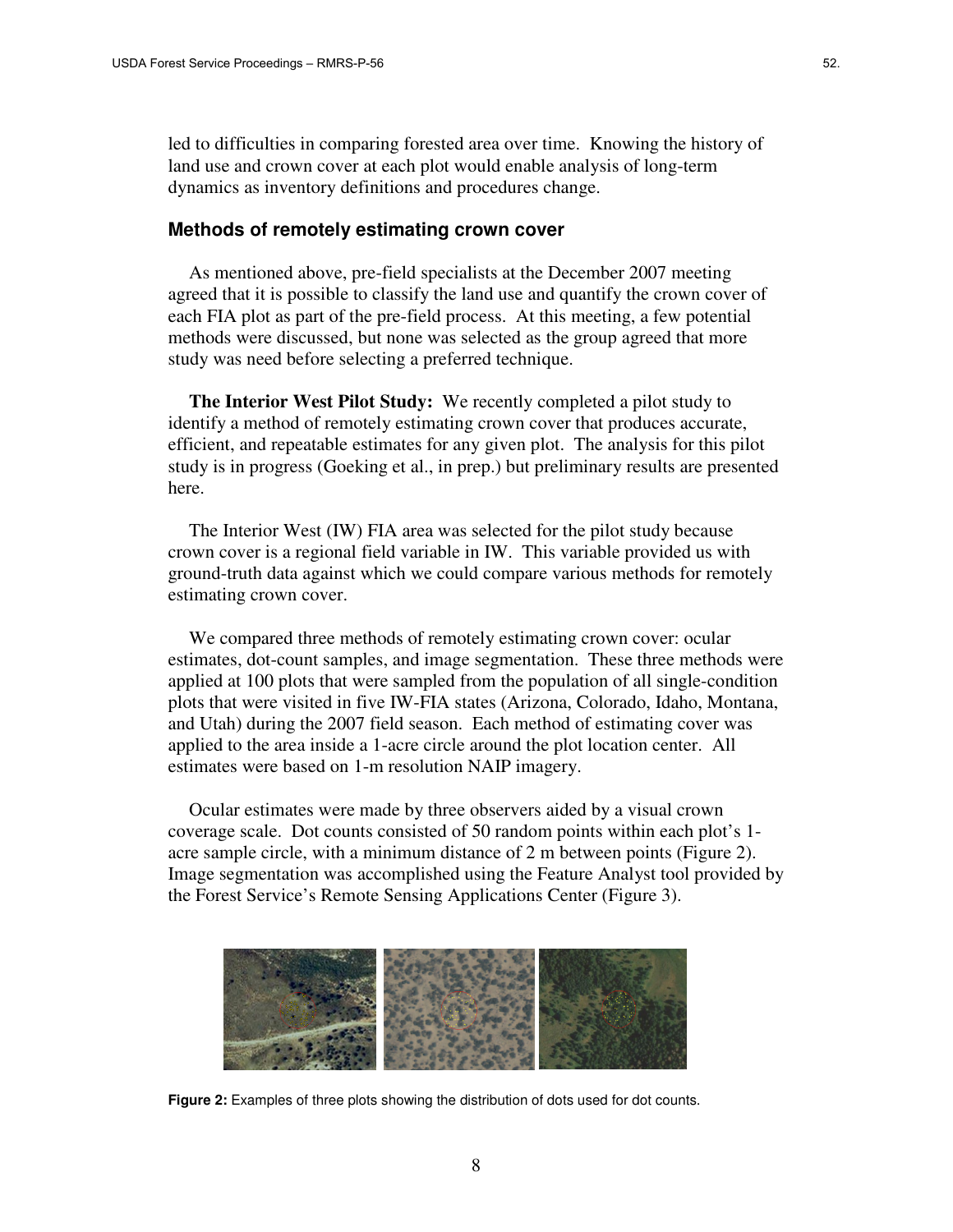

**Figure 3:** Examples of three plots showing the polygons digitized for use in image segmentation (top) and the output classification of crown cover (bottom).

 We assessed the accuracy of the three methods by comparing our estimates against field-recorded crown cover. Korhonen et al. (2006) found line intersect sampling to be an accurate and unbiased method of estimating canopy cover as compared to other ground-based methods, although their sample intersects were denser than those used by IW. Field transects in IW consist of four 25-ft transects, one in each of the cardinal directions, on each subplot (Figure 4). Intercepts were recorded in 1-ft increments. Intercepts are defined as points within the crown perimeter of tally tree species of any size. Each subplot has a total of 100 possible "hits" of tree cover; an entire plot has 400 possible hits (USDA 2007).



**Figure 4:** Configuration of transects used for measuring crown cover on IW FIA plots. Dashed circle represents an area one acre in size. Transects are shown by four solid lines per subplot. Each transect includes 25 trancepts that are spaced 1 ft. apart.

 **Results from the Interior West Pilot Study:** Initial results are depicted in Figure 5. Dunnett's nonparametric test for multiple comparisons against a control indicated that only image segmentation produced estimates that were not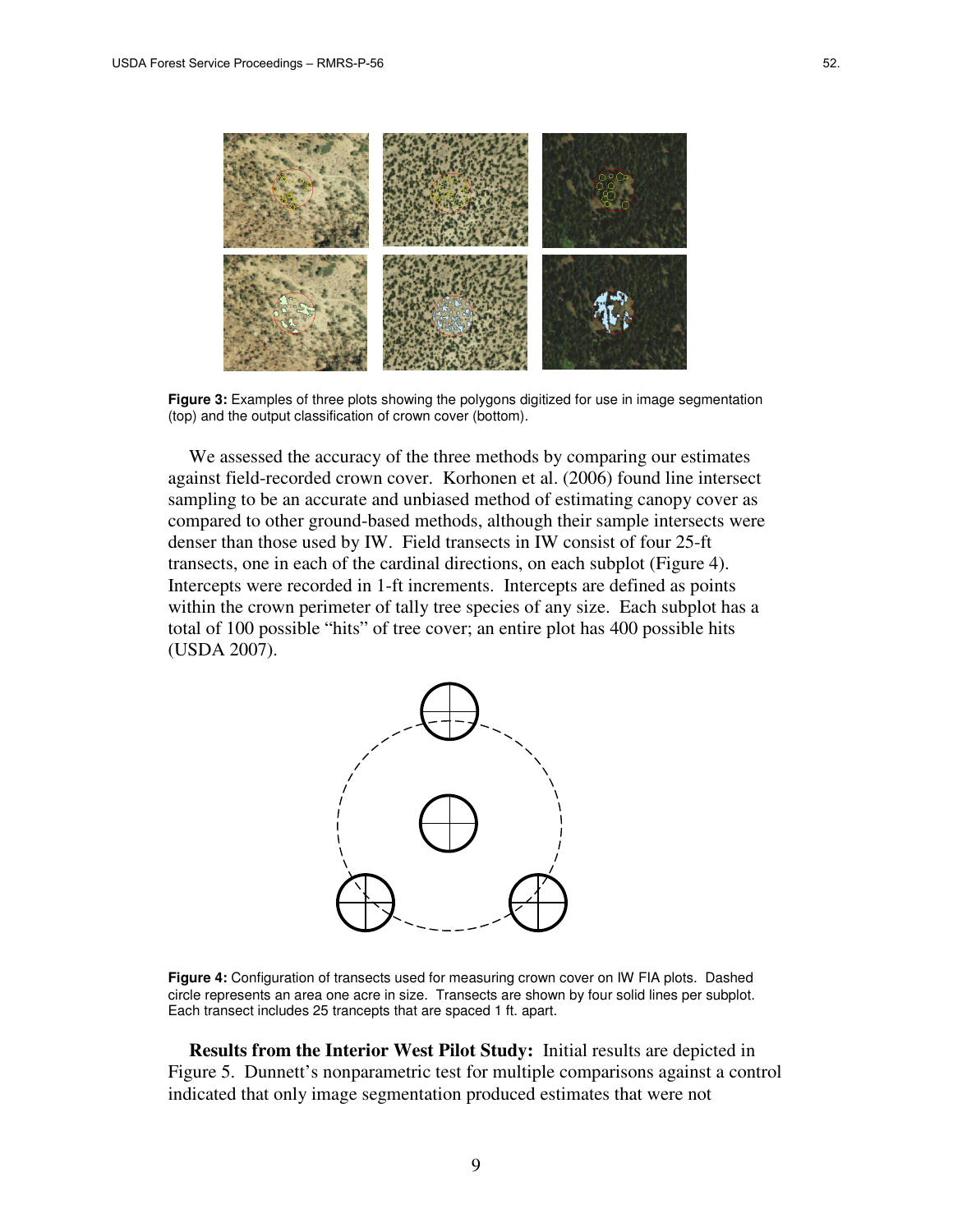significantly different from field transects  $(\alpha=0.05)$ , although dot-count estimates were only marginally statistically different from the field transects (p=0.06). All methods tended to over-estimate crown cover (Figure 6). Ocular estimates were the most biased, followed by dot-counts and image segmentation, in that order. A more rigorous statistical analysis of these data appears in Goeking et al. (in prep.).



**Figure 5**: Relationship between field-measured crown cover and remotely estimated crown cover using ocular estimation, dot counts, and image segmentation methods (n=100).



**Figure 6**: Differences between the crown cover estimates produced ocular estimates (three observers), dot counts, and image segmentation methods compared to field-measured crown cover. The center of each bar represents the mean difference between the estimates and the fieldmeasured values. The width of each bar represents one standard deviation around the mean of these differences. The position of each bar relative to zero indicates the bias of that method of remotely estimating crown cover, relative to field measurements.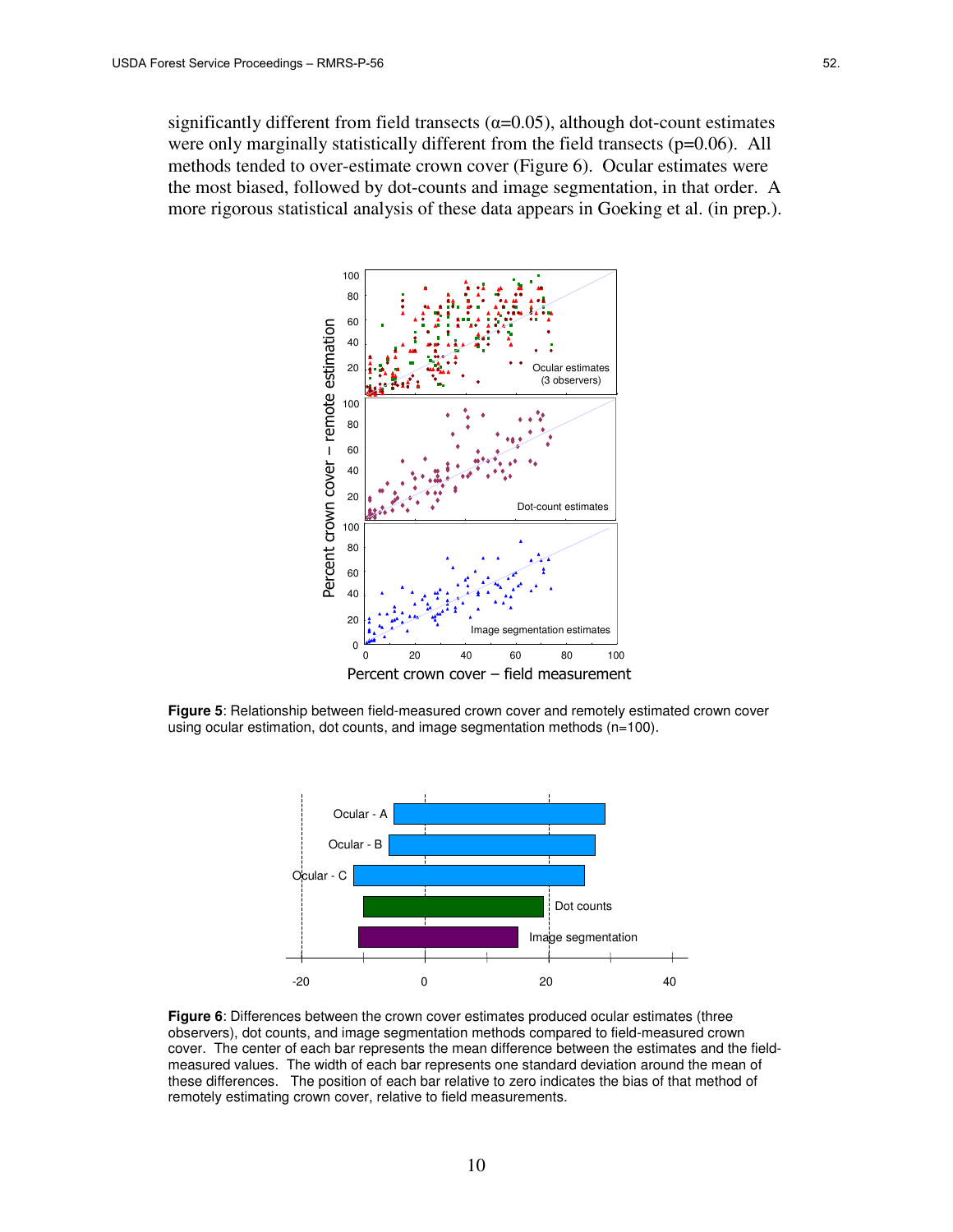**Logistical Considerations:** Ocular estimates differed widely among the three observers, indicating that they are not very repeatable. The one consistency among the three interpreters was an overall bias toward overestimation. In general, ocular estimation is by far the fastest method of estimating crown cover, but these estimates are also the most biased, least accurate, and least precise.

 Dot counts were less efficient than ocular estimates, but slightly more efficient than image segmentation. They also produced the most consistent and precise estimates, being slightly more precise than image segmentation. However, this method tends to overestimate crown cover at all levels, although the bias is less than that shown by ocular estimates.

 Image segmentation is the most time-intensive due to the image pre-processing and on-screen digitizing that it requires, but it is also the least biased and most accurate overall. This method has the unique advantage of producing polygon output, which could be useful for estimating landscape-level parameters such as patch size, perimeter to area ratios, and other landscape metrics. However, image segmentation tends to overestimate crown cover at plots with very low crown cover (<20%). In woodland areas of the Mojave and Sonoran deserts, tally and non-tally species appear very similar in NAIP imagery, and thus lead to overclassification of crown cover. Analyses in progress are investigating whether it is possible to reduce the bias of image segmentation at low crown cover by reducing over-classification of shadows and non-tally species.

## **Summary**

 The four FIA pre-field teams fulfill the same fundamental functions within their respective units, so their parallel roles present several opportunities to increase efficiency by reducing duplication of effort. The primary recommendation of the pre-field workshop participants was to create a programming group that could assist pre-field teams in developing new tools for plot inspection, photo-interpretation, and data entry; and for automating the preparation of field materials. The pre-field process could also be made more robust by developing a standard quality assurance protocol that would document the pre-field process, provide guidelines for training and quality control, and assess the error rate of visit/non-visit determinations.

 As pre-field specialists determine whether each plot should be visited or not, they evaluate the land use and tree cover of every plot in the national FIA grid. They already record a land use variable, even on nonforest plots. Since objective methods exist for remotely quantifying crown cover, the utility of pre-field operations could be expanded by recording both land use and crown cover for all FIA plots. Doing so would not only provide clear documentation of pre-field protocols, but would also enable analysts to estimate the magnitude of other vegetation inventories, track land use changes at all FIA plots, and estimate the impact of changing the definition of forest. There are tradeoffs among the various